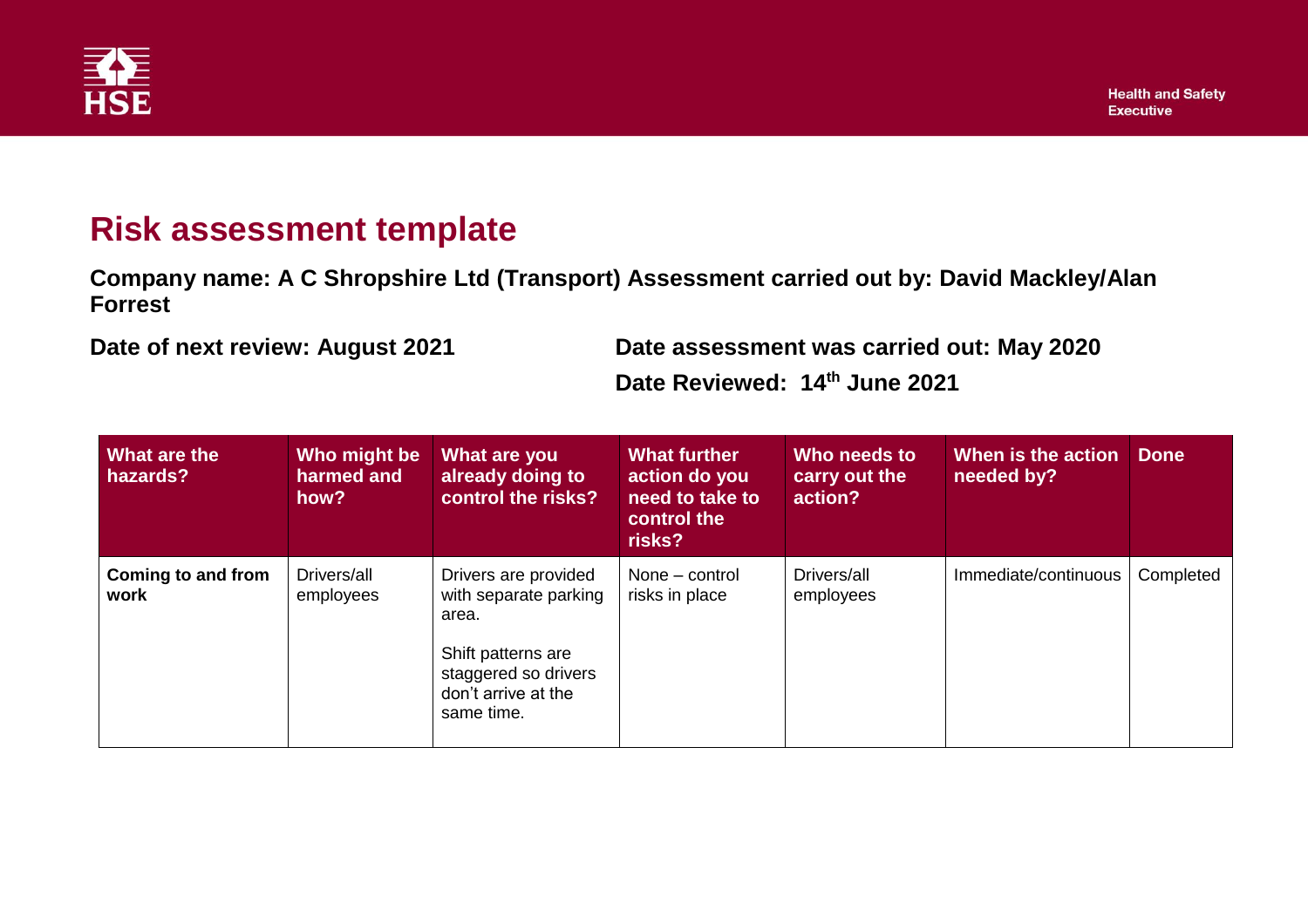

| What are the<br>hazards?<br>how? | Who might be<br>What are you<br>harmed and<br>already doing to                                                                                                                                                                                                         | control the risks?                                                                                                        | <b>What further</b><br>action do you<br>need to take to<br>control the<br>risks? | Who needs to<br>carry out the<br>action? | When is the action<br>needed by? | <b>Done</b> |
|----------------------------------|------------------------------------------------------------------------------------------------------------------------------------------------------------------------------------------------------------------------------------------------------------------------|---------------------------------------------------------------------------------------------------------------------------|----------------------------------------------------------------------------------|------------------------------------------|----------------------------------|-------------|
|                                  | Access to<br>office/garage are<br>restricted.<br>Training currently<br>suspended and no<br>cabs so driver are<br>lone workers<br>us of health risks a<br>appropriate that<br>home.<br>All employees<br>returning from self-<br>isolation or holiday<br>must complete a | passengers allowed in<br>If any drivers notifies<br>questionnaire will be<br>completed and where<br>employee will be sent |                                                                                  |                                          |                                  |             |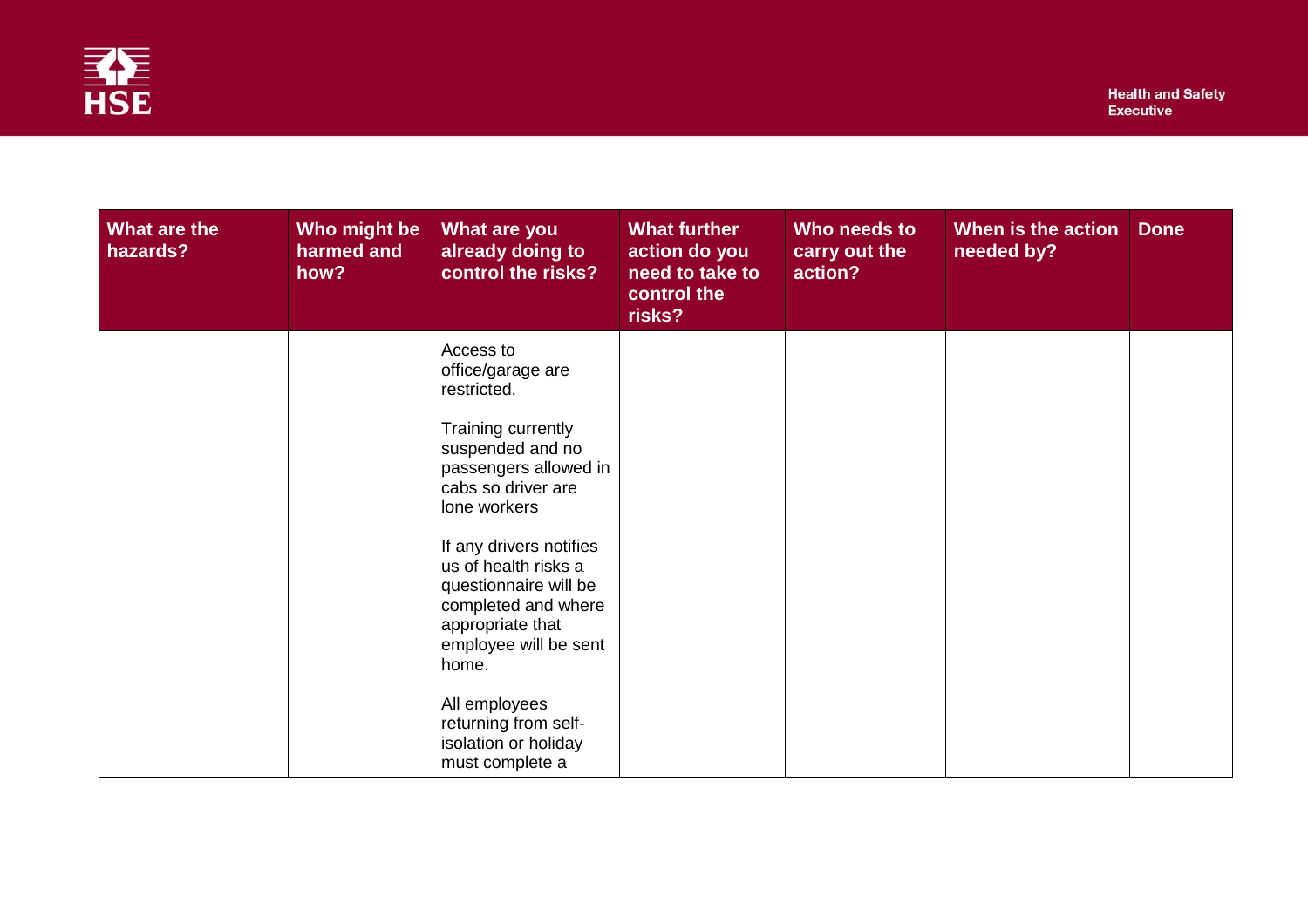

| What are the<br>hazards?                                   | Who might be<br>harmed and<br>how?                              | What are you<br>already doing to<br>control the risks?                                                                                                                                         | <b>What further</b><br>action do you<br>need to take to<br>control the<br>risks? | Who needs to<br>carry out the<br>action?                        | When is the action<br>needed by? | <b>Done</b> |
|------------------------------------------------------------|-----------------------------------------------------------------|------------------------------------------------------------------------------------------------------------------------------------------------------------------------------------------------|----------------------------------------------------------------------------------|-----------------------------------------------------------------|----------------------------------|-------------|
|                                                            |                                                                 | questionnaire prior to<br>them arriving at work.<br>Questionnaire is done<br>over the phone to<br>reduce contact with<br>isolated member of<br>staff and person<br>conducting<br>questionnaire |                                                                                  |                                                                 |                                  |             |
| <b>Moving around</b><br><b>Greens Lodge Farm</b><br>(base) | Drivers/3 <sup>rd</sup> party<br>drivers/visitors/<br>employees | Access to<br>office/garage<br>restricted.<br>Weighbridge terminal<br>operated (when<br>possible not 24/7) by<br>office individual and<br>cleaned down after<br>use                             | None - control<br>risks in place                                                 | Drivers/3 <sup>rd</sup> party<br>drivers/employees/<br>visitors | Immediate/continuous             | Completed   |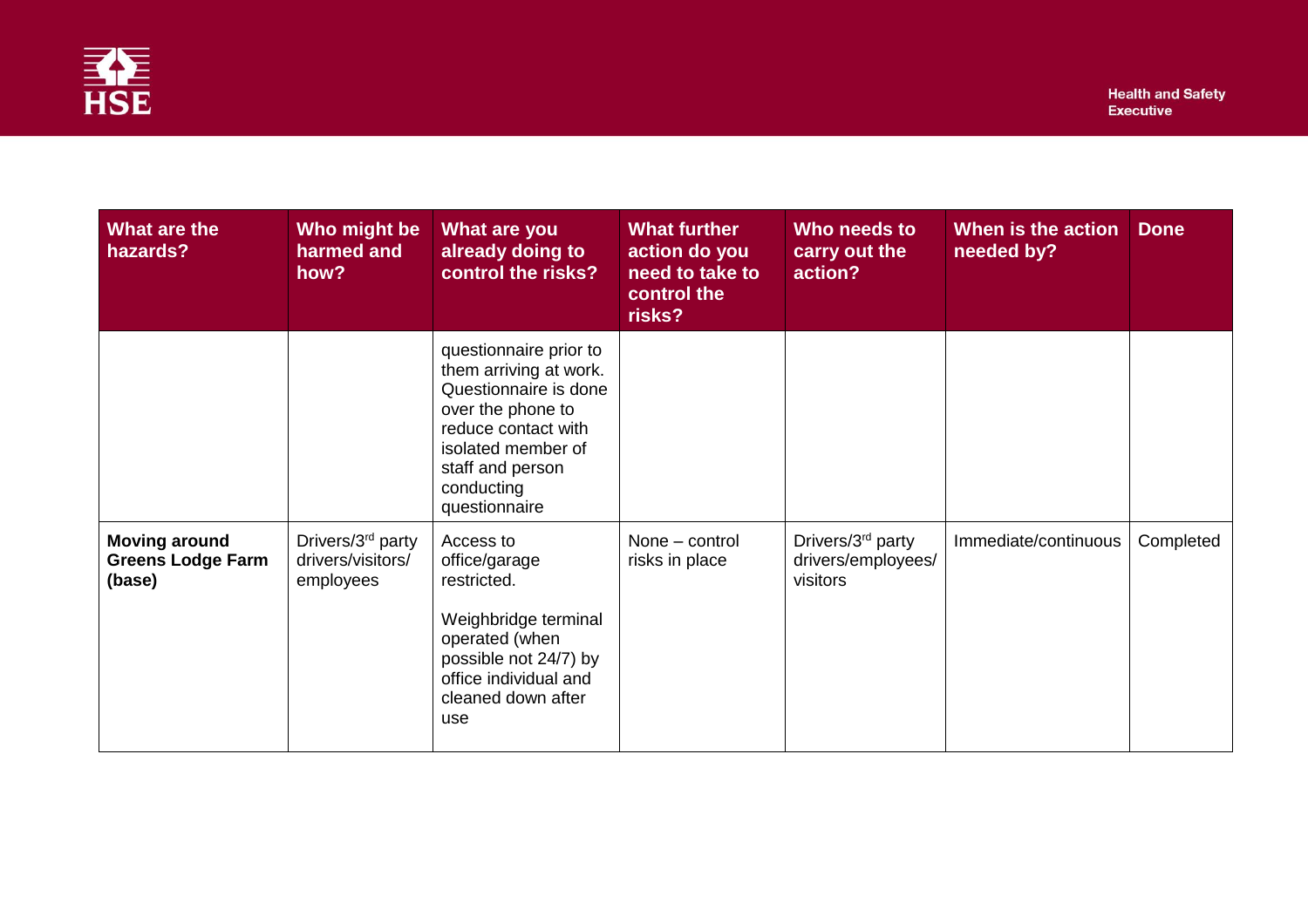

| What are the<br>hazards?                | Who might be<br>harmed and<br>how?      | What are you<br>already doing to<br>control the risks?                                                                                                                                                                                                                                                                                                               | <b>What further</b><br>action do you<br>need to take to<br>control the<br>risks? | Who needs to<br>carry out the<br>action? | When is the action<br>needed by? | <b>Done</b>                    |
|-----------------------------------------|-----------------------------------------|----------------------------------------------------------------------------------------------------------------------------------------------------------------------------------------------------------------------------------------------------------------------------------------------------------------------------------------------------------------------|----------------------------------------------------------------------------------|------------------------------------------|----------------------------------|--------------------------------|
|                                         |                                         | Perspex screen<br>added to driver<br>service window to<br>protect driver and<br>person looking after<br>ACS driver or 3rd party<br>driver<br>If queue is created<br>drivers are<br>encouraged to remain<br>in the cab till the first<br>driver has been<br>processed. If drivers<br>are out of cabs they<br>are encouraged to<br>keep their distance<br>from others. |                                                                                  |                                          |                                  |                                |
| <b>Visiting</b><br>customers/tips/farms | Drivers/third<br>party<br>staff/farmers | Drivers are encourage<br>to stay in cab (as<br>much as possible)                                                                                                                                                                                                                                                                                                     | Be mindful of site<br>specific rules<br>reporting any                            | Drivers/third party<br>staff/farmers     | Immediate/continuous             | Completed<br>but<br>constantly |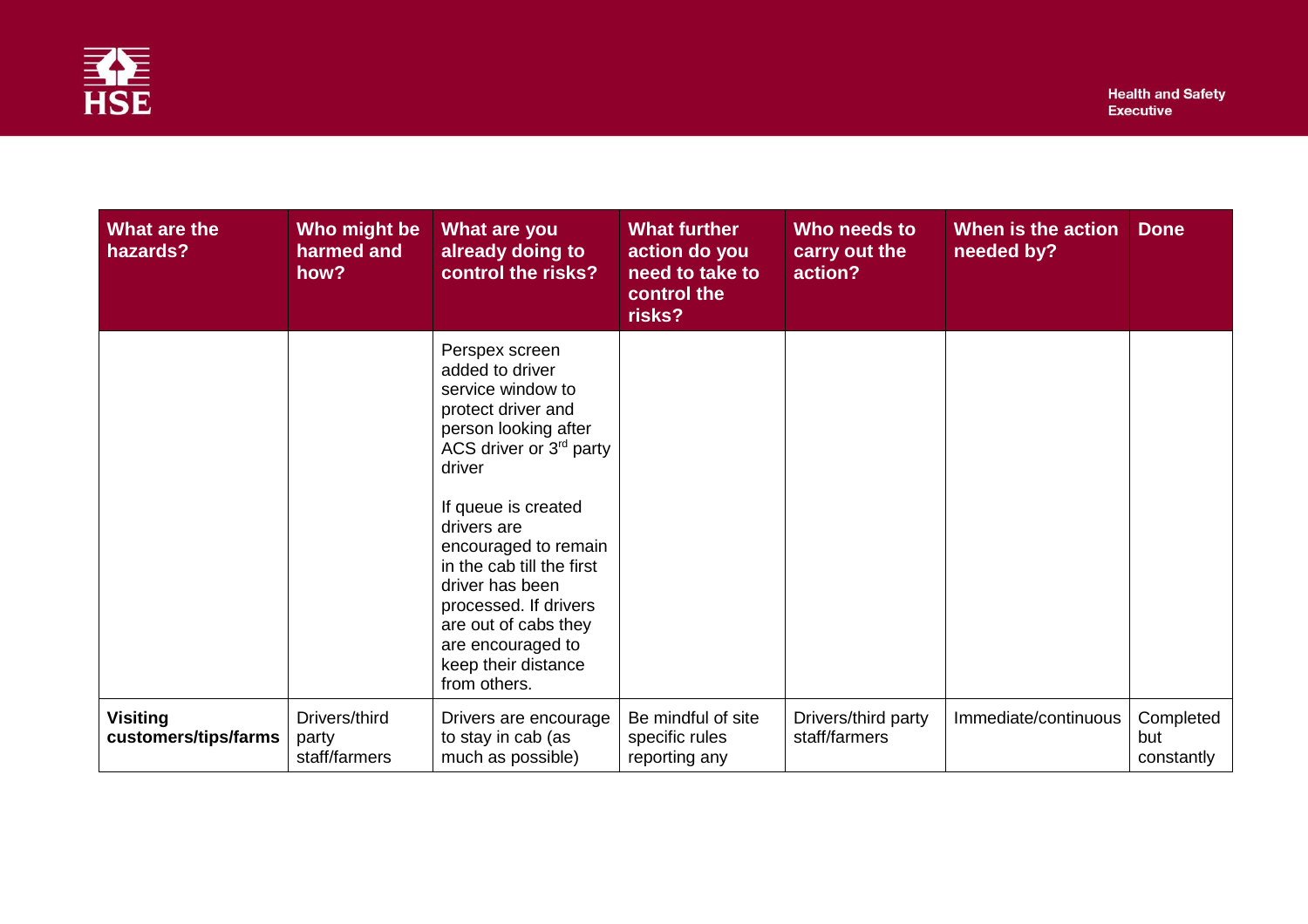

| What are the<br>hazards? | Who might be<br>harmed and<br>how? | What are you<br>already doing to<br>control the risks?                                                                                                                                                                                                                                                                                                                   | <b>What further</b><br>action do you<br>need to take to<br>control the<br>risks? | Who needs to<br>carry out the<br>action? | When is the action<br>needed by? | <b>Done</b>                                                          |
|--------------------------|------------------------------------|--------------------------------------------------------------------------------------------------------------------------------------------------------------------------------------------------------------------------------------------------------------------------------------------------------------------------------------------------------------------------|----------------------------------------------------------------------------------|------------------------------------------|----------------------------------|----------------------------------------------------------------------|
|                          |                                    | Majority of jobs<br>require no paperwork<br>to be done on site.<br>Very little generated<br>by ACS maybe some<br>site specific<br>paperwork/procedures<br>followed on individual<br>sites<br>Drivers can complete<br>work with little/no<br>support so can lone<br>work at these sites<br>Drivers to wear<br>provided gloves when<br>out of cab working<br>away from ACS | issues/concerns of<br>any site practices                                         |                                          |                                  | review<br>instructions<br>given to<br>drivers<br>from other<br>sites |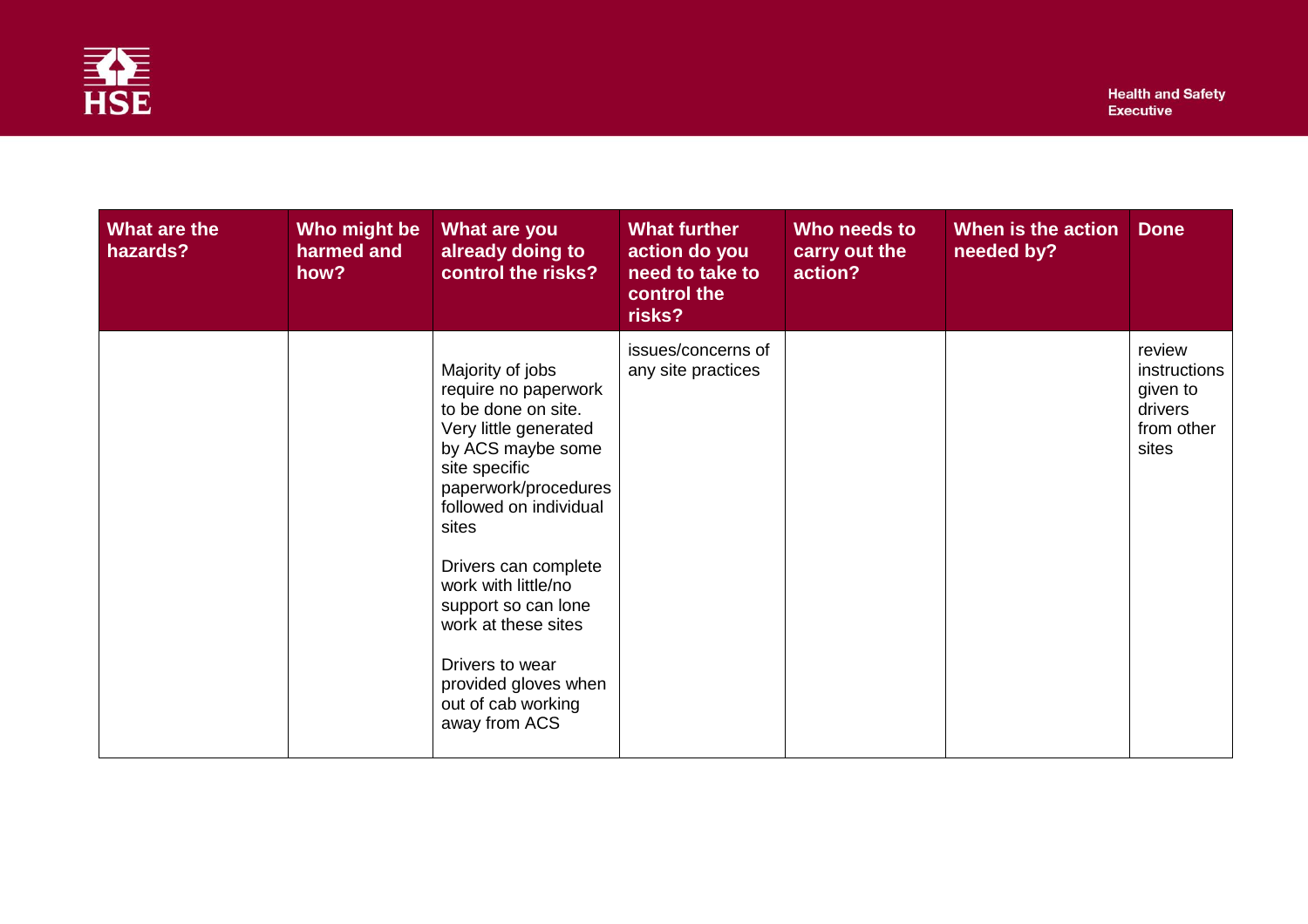

| What are the<br>hazards?         | Who might be<br>harmed and<br>how? | What are you<br>already doing to<br>control the risks?                                                                                                                                                                                                                                               | <b>What further</b><br>action do you<br>need to take to<br>control the<br>risks? | Who needs to<br>carry out the<br>action? | When is the action<br>needed by? | <b>Done</b> |
|----------------------------------|------------------------------------|------------------------------------------------------------------------------------------------------------------------------------------------------------------------------------------------------------------------------------------------------------------------------------------------------|----------------------------------------------------------------------------------|------------------------------------------|----------------------------------|-------------|
|                                  |                                    | Hand washing on site<br>is encouraged if made<br>accessible to drivers                                                                                                                                                                                                                               |                                                                                  |                                          |                                  |             |
| Social distancing in<br>vehicles | Drivers/Garage<br>employees        | All fuel, ad blue,<br>lubricants, etc. are<br>available to drivers at<br>ACS. Gloves must be<br>used while using<br>pump handles at all<br>times.<br>Drivers will only fuel<br>up at outside filling<br>stations if unable to<br>return to ACS to<br>reduce risk (same<br>control risks as<br>above) | <b>Control measures</b><br>in place                                              | Individuals                              | Immediate/continuous             | Done        |
|                                  |                                    | Drivers use a mobile<br>phone dedicated to                                                                                                                                                                                                                                                           |                                                                                  |                                          |                                  |             |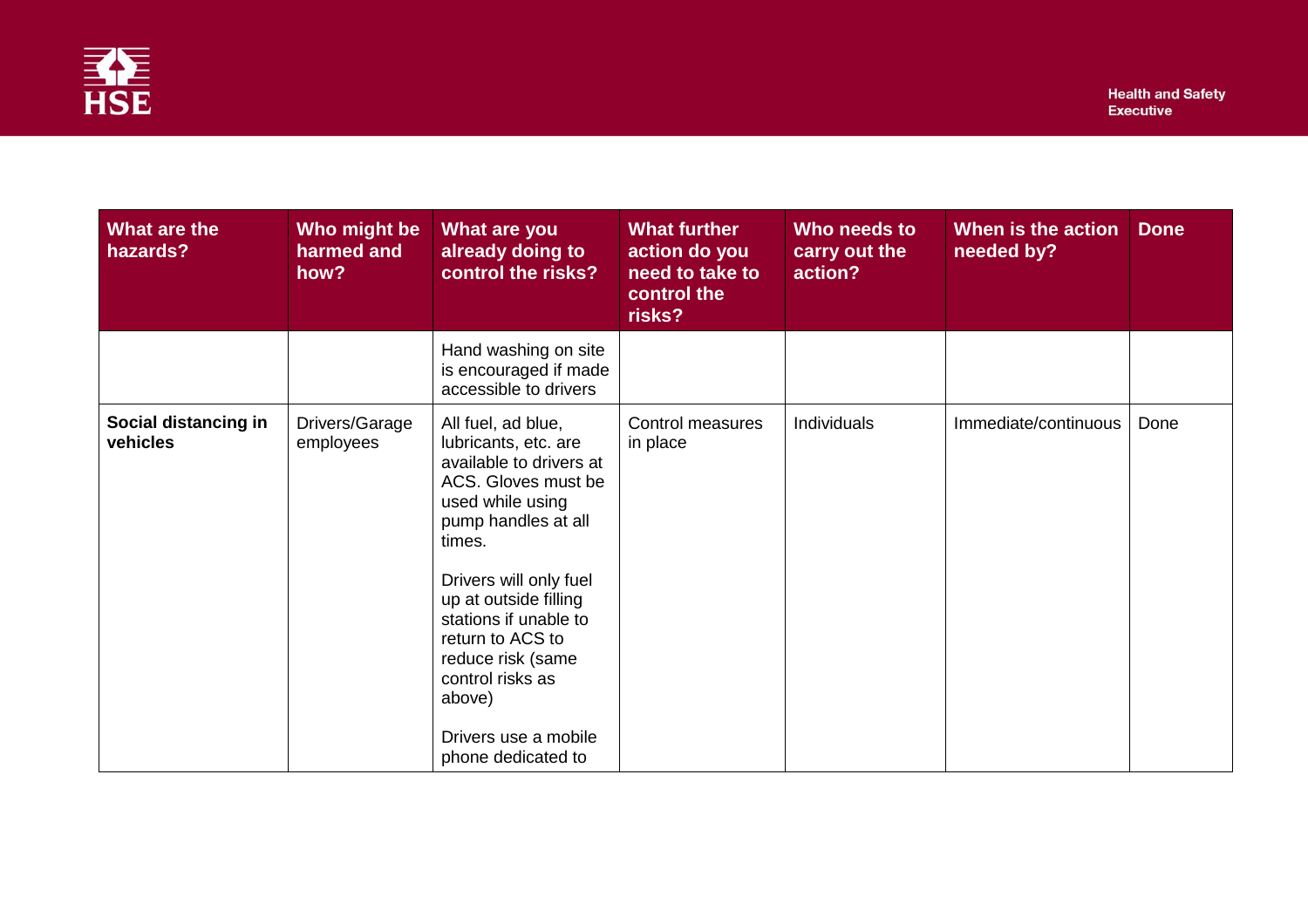

| What are the<br>hazards? | Who might be<br>harmed and<br>how? | What are you<br>already doing to<br>control the risks?                                                                                                                                            | <b>What further</b><br>action do you<br>need to take to<br>control the<br>risks? | Who needs to<br>carry out the<br>action?      | When is the action<br>needed by? | <b>Done</b> |
|--------------------------|------------------------------------|---------------------------------------------------------------------------------------------------------------------------------------------------------------------------------------------------|----------------------------------------------------------------------------------|-----------------------------------------------|----------------------------------|-------------|
|                          |                                    | themselves. There are<br>no specific phones<br>dedicated to vehicles<br>for multi-use purposes<br>Regular managers<br>meetings are held to<br>review current<br>procedures                        |                                                                                  |                                               |                                  |             |
| Handwashing              | All employees                      | All towels have been<br>removed from rest<br>rooms and replaced<br>with disposable<br>tissues<br>Bars of soap or<br>squirty soap is<br>available to all<br>Bins are emptied daily<br>and contents | Monitoring of<br>cleaning                                                        | Individual users -<br>reporting any<br>issues | Immediate/continuous             | Completed   |